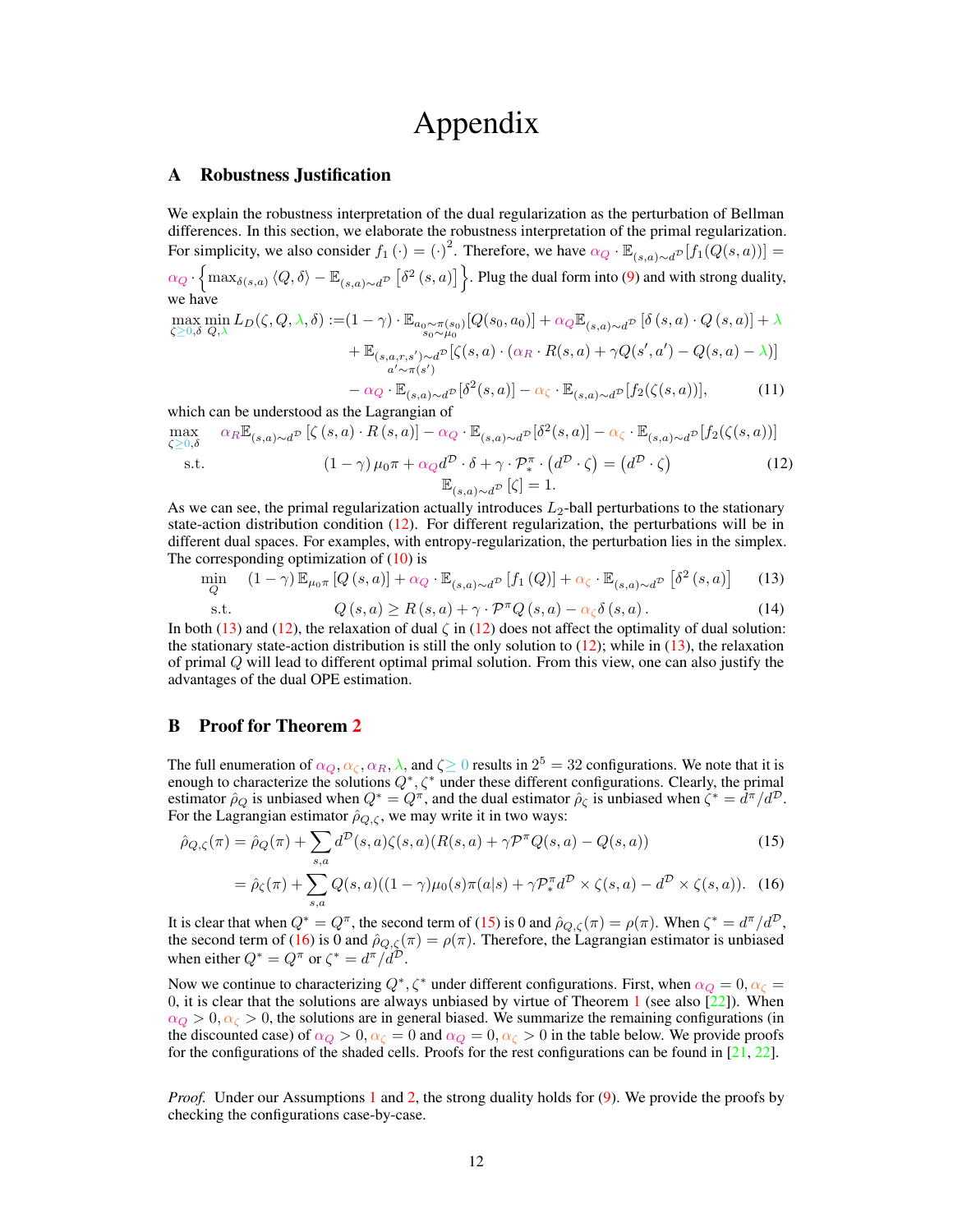| Regularizer (w./w.o. $\lambda$ ) |                                                            |                | Case <sup> </sup> | $Q^*(s,a)$                                                                                                                   | $\zeta^*(s,a)$                                                                                                                                                                              | $L(Q^*,\zeta^*)$                                                                                                                         |
|----------------------------------|------------------------------------------------------------|----------------|-------------------|------------------------------------------------------------------------------------------------------------------------------|---------------------------------------------------------------------------------------------------------------------------------------------------------------------------------------------|------------------------------------------------------------------------------------------------------------------------------------------|
|                                  | $\alpha_B=1$                                               | $\zeta$ free   |                   | $Q^{\pi}$                                                                                                                    | $\frac{d^{\pi}}{d^{\mathcal{D}}} + \alpha_Q \frac{(\mathcal{I} - \gamma \mathcal{P}_*^{\pi})^{-1} (d^{\mathcal{D}} \cdot f'_1(Q^{\pi}))}{\mathcal{D}}$                                      | $\alpha_R(1-\gamma) \cdot \mathbb{E}_{\mu_0}[\overline{Q^{\pi}}]$<br>$+\alpha Q\mathbb{E}_{(s,a)\sim d}p$ [f <sub>1</sub> ( $Q^{\pi}$ )] |
|                                  |                                                            |                |                   | $f_1^{*\prime}\left(\frac{1}{\alpha_Q}\right)\left(\alpha_Q f_1'\left(Q^\pi\right)+\right)$                                  |                                                                                                                                                                                             | $(1-\gamma)\cdot \mathbb{E}_{\mu_0}[Q^*]$<br>$+\mathbb{E}_{d}\mathcal{D}$ $\left[\zeta^*(s, a) \cdot (\alpha_R \cdot r)\right]$          |
| $\alpha_{\zeta} = 0$             |                                                            | $\zeta \geq 0$ | ii                | $\left(\frac{(1-\gamma)\mu_0\pi}{d^{\mathcal{D}}}\right)_+ - \left(\frac{(1-\gamma)\mu_0\pi}{d^{\mathcal{D}}}\right)\right)$ | $\frac{1}{d\mathcal{D}}(\mathcal{I}-\gamma\cdot\mathcal{P}^{\pi})^{-1}.$<br>$d^{\mathcal{D}}\left(\alpha_{Q}f_{1}'\left(Q^{\pi}\right)+\frac{(1-\gamma)\mu_{0}\pi}{d^{\mathcal{D}}}\right)$ | $+\gamma Q^*(s',a') - Q^*(s,a))$<br>$+\alpha_Q \cdot \mathbb{E}_{dD} [f_1(Q^*(s,a))]$                                                    |
| $\alpha_Q > 0$                   | $\alpha_R=0$                                               | $\zeta$ free   | iii<br>iv         | $f_{1}^{\ast}{}'$ (0)                                                                                                        |                                                                                                                                                                                             | $-\alpha_Q f_1^*$ (0)                                                                                                                    |
| $\alpha_c > 0$                   | $\alpha_R=1$                                               | $\zeta$ free   | vi                | $-\alpha_\zeta\,(\mathcal{I}-\mathcal{P}^\pi)^{-1}\,f_2^\prime(\frac{d^\pi}{d\mathcal{D}})$                                  | $\frac{d^n}{d^{\mathcal{D}}}$ [21, 22]                                                                                                                                                      | ${}^{\alpha}R \cdot \mathbb{E}_{(s,a,r,s') \sim d} \mathcal{D}^{[r]}$                                                                    |
| $\alpha_Q = 0$                   | $\sqrt{a_R} = 0 \frac{\zeta \text{ free}}{\text{ vi}}$ vii |                | viii              | $+\alpha_RQ^{\pi}$ [21, 22]                                                                                                  |                                                                                                                                                                                             | $-\alpha_\zeta \cdot D_f(d^\pi\ d^\mathcal{D})$ [21, 22]                                                                                 |

Table 1: Optimal solutions for all configurations. Configurations with new proofs are shaded in gray.

<span id="page-1-0"></span>• iii)-iv) In this configuration, the regularized Lagrangian [\(9\)](#page--1-0) becomes  $\max_{\zeta \geq 0} \min_{Q, \lambda} L_D(\zeta, Q, \lambda) := \left(1 - \gamma\right) \cdot \mathbb{E}_{a_0 \sim \pi(s_0)}[Q(s_0, a_0)] + \alpha_Q \cdot \mathbb{E}_{(s, a) \sim d} \mathbb{P}[f_1(Q(s, a))] + \lambda$ 

$$
\begin{aligned} Q,\lambda & \xrightarrow{\begin{subarray}{c} S_0 \sim \mu_0 \\ \vdots \\ S_{(s,a,r,s')} \sim d^D \end{subarray}} \left[ \zeta(s,a) \cdot (\gamma Q(s',a') - Q(s,a) - \lambda) \right], \end{aligned}
$$

which is equivalent to

$$
\max_{\zeta \ge 0} \min_{Q} L_D(\zeta, Q) = \langle (1 - \gamma) \mu_0 \pi + \gamma \cdot \mathcal{P}_*^{\pi} \cdot (d^D \cdot \zeta) - d^D \cdot \zeta, Q \rangle + \alpha_Q \mathbb{E}_{d^D} [f_1(Q)]
$$
  
s.t. 
$$
\mathbb{E}_{d^D} [\zeta] = 1.
$$
 (17)

Apply the Fenchel duality w.r.t. Q, we have

$$
\max_{\zeta} L_D(\zeta, Q^*) = -\alpha_Q \mathbb{E}_{d^D} \left[ f_1^* \left( \frac{(1-\gamma)\mu_0 \pi + \gamma \cdot \mathcal{P}_*^{\pi} \cdot (d^D \cdot \zeta) - d^D \cdot \zeta}{\alpha_Q d^D} \right) \right]
$$
(18)

s.t. 
$$
\mathbb{E}_{d^{\mathcal{D}}}[\zeta] = 1.
$$
 (19)

If  $f_1^*$  ( $\cdot$ ) achieves the minimum at zero, it is obvious that

$$
d^{\mathcal{D}} \cdot \zeta^* = (1 - \gamma) \mu_0 \pi + \gamma \cdot \mathcal{P}_*^{\pi} \cdot (d^{\mathcal{D}} \cdot \zeta^*) \Rightarrow d^{\mathcal{D}} \cdot \zeta^* = d^{\pi}.
$$
 Therefore, we have

herefore, we hav

$$
L(\zeta^*, Q^*) = -\alpha_Q f_1^*(0) \,,
$$

and

$$
Q^* = \underset{Q}{\operatorname{argmax}} \left\langle (1 - \gamma) \mu_0 \pi + \gamma \cdot \mathcal{P}_*^{\pi} \cdot \left( d^D \cdot \zeta^* \right) - d^D \cdot \zeta^*, Q \right\rangle + \alpha_Q \mathbb{E}_{d^D} \left[ f_1 \left( Q \right) \right]
$$
  
=  $f_1^{*'}(0)$ 

• i)-ii) Following the derivation in case iii)-iv), we have the regularized Lagrangian as almost the same as [\(17\)](#page-1-0) but has an extra term  $\alpha_R \mathbb{E}_{d^D}$  [ $\zeta \cdot R$ ], *i.e.* 

$$
\max_{\zeta} \min_{Q} L_D(\zeta, Q) := \left(1 - \gamma\right) \cdot \mathbb{E}_{\substack{a_0 \sim \pi(s_0) \\ s_0 \sim \mu_0}}[Q(s_0, a_0)] + \alpha_Q \cdot \mathbb{E}_{(s, a) \sim d^D}[f_1(Q(s, a))]
$$

$$
+ \mathbb{E}_{(s, a, r, s') \sim d^D}[\zeta(s, a) \cdot (\alpha_R \cdot R(s, a) + \gamma Q(s', a') - Q(s, a))].
$$

We first consider the case where the  $\zeta$  is free and the normalization constraint is not enforced. After applying the Fenchel duality w.r.t. Q, we have

$$
\max_{\zeta} L_D(\zeta, Q^*) = \alpha_R \left\langle d^D \cdot \zeta, R \right\rangle - \alpha_Q \mathbb{E}_{d^D} \left[ f_1^* \left( \frac{d^D \cdot \zeta - (1 - \gamma)\mu_0 \pi - \gamma \cdot \mathcal{P}_*^{\pi} \cdot (d^D \cdot \zeta)}{\alpha_Q d^D} \right) \right]. \tag{20}
$$
\n
$$
\text{We denote}
$$
\n
$$
\nu = \frac{d^D \cdot \zeta - (1 - \gamma)\mu_0 \pi - \gamma \cdot \mathcal{P}_*^{\pi} \cdot (d^D \cdot \zeta)}{d^D}
$$
\n
$$
\Rightarrow d^D \cdot \zeta = (\mathcal{I} - \gamma \cdot \mathcal{P}_*^{\pi})^{-1} \left( (1 - \gamma)\mu_0 \pi + d^D \cdot \nu \right),
$$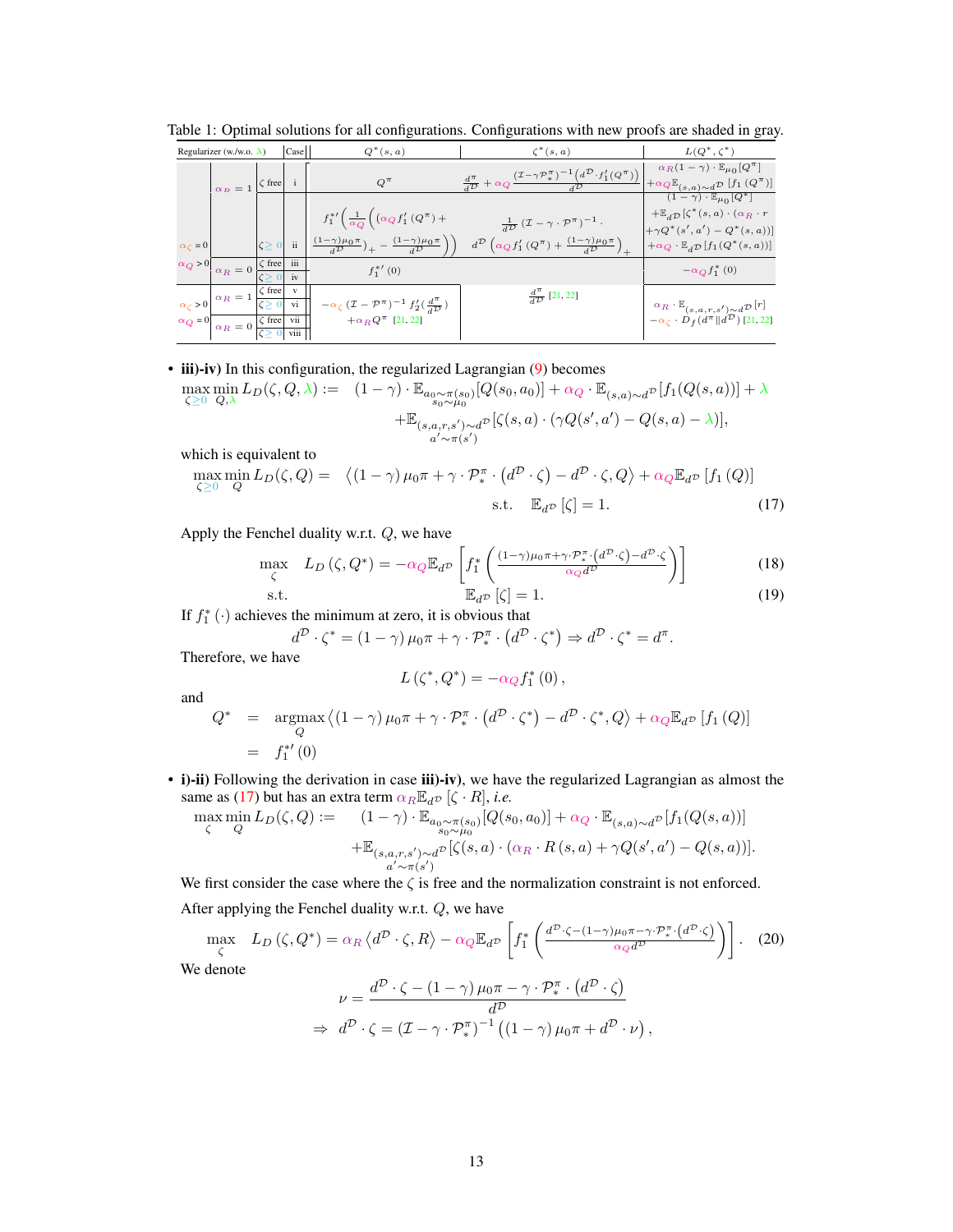and thus,

$$
L_D(\zeta^*, Q^*) = \max_{\nu} \left\langle (\mathcal{I} - \gamma \cdot \mathcal{P}_*^{\pi})^{-1} ((1 - \gamma) \mu_0 \pi + d^{\mathcal{D}} \cdot \nu), \alpha_R R \right\rangle - \alpha_Q \mathbb{E}_{d^{\mathcal{D}}}\left[ f_1^* \left( \frac{\nu}{\alpha_Q} \right) \right]
$$
  
=  $\alpha_R (1 - \gamma) \mathbb{E}_{a_0 \sim \pi(s_0)} [Q^{\pi}(s_0, a_0)] + \max_{\nu} \mathbb{E}_{d^{\mathcal{D}}}[ \nu \cdot (Q^{\pi})] - \alpha_Q \mathbb{E}_{d^{\mathcal{D}}}\left[ f_1^* \left( \frac{\nu}{\alpha_Q} \right) \right],$   
=  $\alpha_R (1 - \gamma) \mathbb{E}_{a_0 \sim \pi(s_0)} [Q^{\pi}(s_0, a_0)] + \alpha_Q \mathbb{E}_{d^{\mathcal{D}}}[f_1(Q^{\pi})]$ 

where the second equation comes from the fact  $Q^{\pi} = (\mathcal{I} - \gamma \cdot \mathcal{P}^{\pi})^{-1} R$  and last equation comes from Fenchel duality with  $\nu^* = \alpha_Q f'_1 (Q^{\pi}).$ 

Then, we can characterize

$$
\zeta^* = \frac{(\mathcal{I} - \gamma \cdot \mathcal{P}_*^{\pi})^{-1} ((1 - \gamma) \mu_0 \pi)}{d^{\mathcal{D}}} + \alpha_Q \frac{(\mathcal{I} - \gamma \cdot \mathcal{P}_*^{\pi})^{-1} (d^{\mathcal{D}} \cdot f'_1 (Q^{\pi}))}{d^{\mathcal{D}}}
$$

$$
= \frac{d^{\pi}}{d^{\mathcal{D}}} + \alpha_Q \frac{(\mathcal{I} - \gamma \cdot \mathcal{P}_*^{\pi})^{-1} (d^{\mathcal{D}} \cdot f'_1 (Q^{\pi}))}{d^{\mathcal{D}}},
$$

and

$$
Q^* = (f_1')^{-1} \left( \frac{d^{\mathcal{D}} \cdot \zeta^* - (1 - \gamma) \mu_0 \pi - \gamma \cdot \mathcal{P}_*^{\pi} \cdot (d^{\mathcal{D}} \cdot \zeta^*)}{\alpha_Q d^{\mathcal{D}}} \right) = Q^{\pi}.
$$

If we have the positive constraint, *i.e.*,  $\zeta \ge 0$ , we denote

$$
\exp(\nu) = \frac{(\mathcal{I} - \gamma \cdot \mathcal{P}_{*}^{\pi}) (d^{\mathcal{D}} \cdot \zeta)}{d^{\mathcal{D}}} \Rightarrow d^{\mathcal{D}} \cdot \zeta = (\mathcal{I} - \gamma \cdot \mathcal{P}_{*}^{\pi})^{-1} d^{\mathcal{D}} \cdot \exp(\nu),
$$

then,

$$
L_D\left(\zeta^*, Q^*\right) = \max_{\nu} \mathbb{E}_{d^{\mathcal{D}}}\left[\exp\left(\nu\right) \cdot Q^{\pi}\right] - \alpha_Q \mathbb{E}_{d^{\mathcal{D}}}\left[f_1^*\left(\frac{1}{\alpha_Q}\left(\exp\left(\nu\right) - \frac{\left(1-\gamma\right)\mu_0\pi}{d^{\mathcal{D}}}\right)\right)\right].
$$
  
By first-order optimality condition we have

By first-order optimality condition, we have

<span id="page-2-0"></span>
$$
\exp(\nu^*)\left(Q^{\pi} - f_1^{*\prime}\left(\frac{1}{\alpha_Q}\left(\exp(\nu) - \frac{(1-\gamma)\mu_0\pi}{d^D}\right)\right)\right) = 0
$$
  
\n
$$
= \exp(\nu^*) = \left(\alpha_Q f_1' (Q^{\pi}) + \frac{(1-\gamma)\mu_0\pi}{d^D}\right)_+
$$
  
\n
$$
\Rightarrow d^D \cdot \zeta^* = (\mathcal{I} - \gamma \cdot \mathcal{P}^{\pi})^{-1} \cdot d^D \left(\alpha_Q f_1' (Q^{\pi}) + \frac{(1-\gamma)\mu_0\pi}{d^D}\right)_+
$$
  
\n
$$
\Rightarrow \zeta^* = \frac{1}{d^D} (\mathcal{I} - \gamma \cdot \mathcal{P}^{\pi})^{-1} \cdot d^D \left(\alpha_Q f_1' (Q^{\pi}) + \frac{(1-\gamma)\mu_0\pi}{d^D}\right)_+ .
$$
 (21)

For  $Q^*$ , we obtain from the Fenchel duality relationship,

<span id="page-2-1"></span>
$$
Q^* = f_1^{*'} \left( \frac{1}{\alpha_Q} \left( \exp \left( \nu^* \right) - \frac{(1 - \gamma) \mu_0 \pi}{d^D} \right) \right)
$$
  
=  $f_1^{*'} \left( \frac{1}{\alpha_Q} \left( \left( \alpha_Q f_1' \left( Q^{\pi} \right) + \frac{(1 - \gamma) \mu_0 \pi}{d^D} \right)_+ - \frac{(1 - \gamma) \mu_0 \pi}{d^D} \right) \right).$  (22)

Then, the  $L_D(\zeta^*, Q^*)$  can be obtained by plugging  $(\zeta^*, Q^*)$  in [\(21\)](#page-2-0) and [\(22\)](#page-2-1). Obviously, in this case, the estimators are all biased.

As we can see, in both i) and ii), none of the optimal dual solution  $\zeta^*$  satisfies the normalization condition. Therefore, with the extra normalization constraint, the optimization will be obviously biased.

• v)-viii) These cases are also proved in [\[22\]](#page--1-4) and we provide a more succinct proof here. In these configurations, whether  $\alpha_R$  is involved or not does not affect the proof. We will keep this component for generality. We ignore the  $\zeta \geq 0$  and  $\lambda$  for simplicity, the conclusion does not affected, since the optimal solution  $\zeta^*$  automatically satisfies these constraints.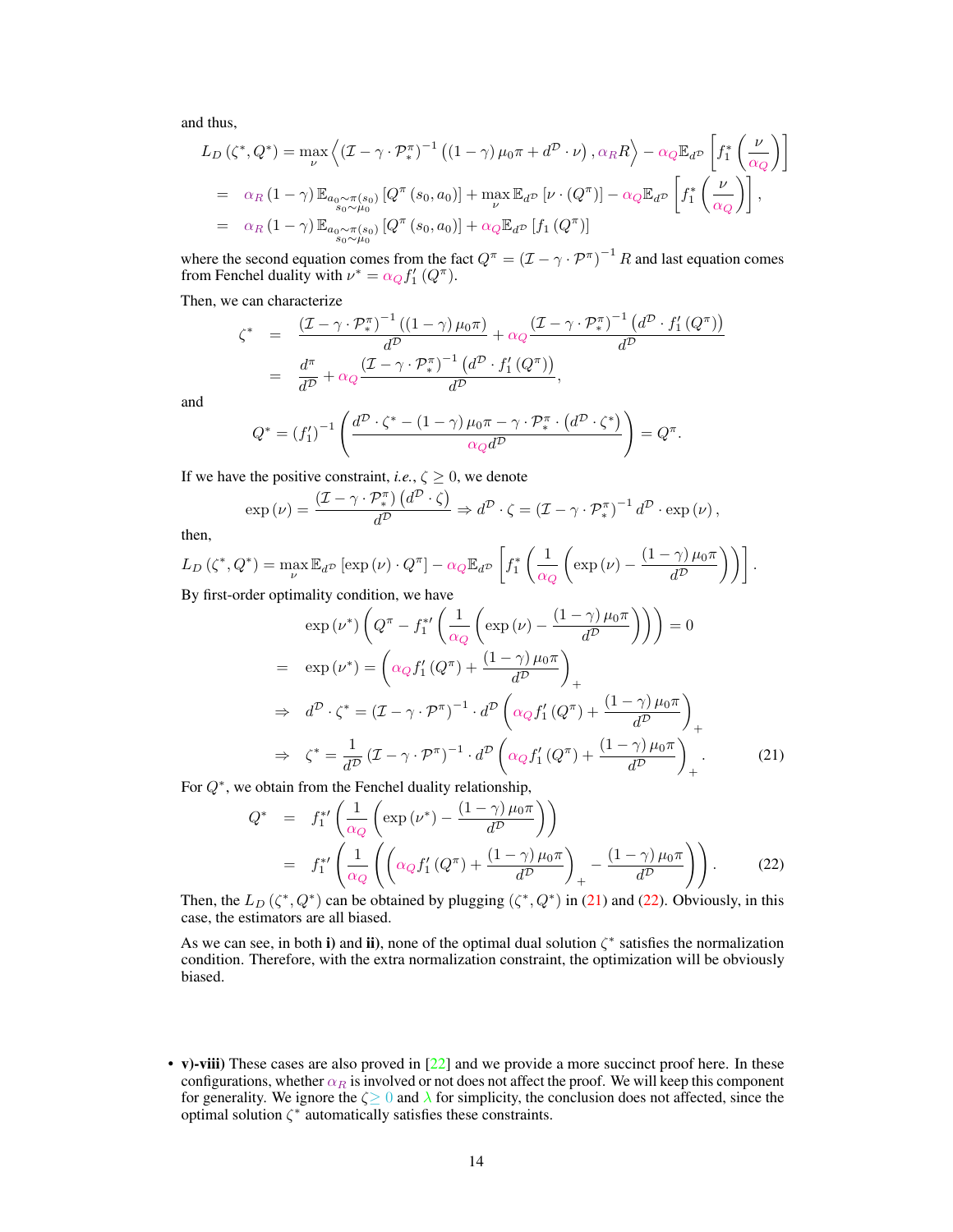Consider the regularized Lagrangian [\(9\)](#page--1-0) with such configuration, we have

$$
\min_{Q} \max_{\zeta} L_D(\zeta, Q) := \left(1 - \gamma\right) \cdot \mathbb{E}_{a_0 \sim \pi(s_0)}[Q(s_0, a_0)] - \alpha_{\zeta} \cdot \mathbb{E}_{(s, a) \sim d^{\mathcal{D}}}[f_2(\zeta(s, a))]
$$

$$
+ \mathbb{E}_{(s, a, r, s') \sim d^{\mathcal{D}}}[\zeta(s, a) \cdot (\alpha_R \cdot R(s, a) + \gamma Q(s', a') - Q(s, a))]. (23)
$$

Apply the Fenchal duality to  $\zeta$ , we obtain

$$
\min_{Q} L_D(\zeta^*, Q) := (1 - \gamma) \cdot \mathbb{E}_{\substack{a_0 \sim \pi(s_0) \\ s_0 \sim \mu_0}}[Q(s_0, a_0)] + \alpha_{\zeta} \mathbb{E}_{d^{\mathcal{D}}}\left[f_2^* \left(\frac{1}{\alpha_{\zeta}} \left(\mathcal{B}^{\pi} \cdot Q\left(s, a\right) - Q\left(s, a\right)\right)\right)\right],\tag{24}
$$

with  $\mathcal{B}^{\pi} \cdot Q(s, a) := \alpha_R \cdot R(s, a) + \gamma \mathcal{P}^{\pi} Q(s, a)$ . We denote  $\nu(s, a) = \mathcal{B} \cdot Q(s, a) - Q(s, a)$ , then, we have

<span id="page-3-0"></span>
$$
Q(s, a) = (\mathcal{I} - \gamma \cdot \mathcal{P}^{\pi})^{-1} (\alpha_R \cdot R - \nu).
$$

Plug this into [\(24\)](#page-3-0), we have

$$
L_D(\zeta^*, Q^*) = \min_{\nu} (1 - \gamma) \cdot \mathbb{E}_{a_0 \sim \pi(s_0)} \left[ \left( (\mathcal{I} - \gamma \cdot \mathcal{P}^{\pi})^{-1} (\alpha_R \cdot R - \nu) \right) (s_0, a_0) \right] + \alpha_{\zeta} \mathbb{E}_{d} \mathbb{P} \left[ f_2^* \left( \frac{1}{\alpha_{\zeta}} \nu(s, a) \right) \right],
$$
  
=  $\alpha_R \mathbb{E}_{d^{\pi}} \left[ R(s, a) \right] - \alpha_{\zeta} \max_{\nu} \left( \mathbb{E}_{d^{\pi}} \left[ \frac{\nu(s_0, a_0)}{\alpha_{\zeta}} \right] + \mathbb{E}_{d} \mathbb{P} \left[ f_2^* \left( \frac{1}{\alpha_{\zeta}} \nu(s, a) \right) \right] \right),$   
=  $\alpha_R \mathbb{E}_{d^{\pi}} \left[ R(s, a) \right] - \alpha_{\zeta} D_f \left( d^{\pi} || d^D \right)$  (25)

The second equation comes from the fact  $d^{\pi} = (\mathcal{I} - \gamma \cdot \mathcal{P}_{*}^{\pi})^{-1} (\mu_0 \pi)$ . The last equation is by the definition of the Fenchel duality of f-divergence. Meanwhile, the optimal  $\frac{1}{\alpha_{\zeta}}\nu^* = f'_2\left(\frac{d^{\pi}}{d^{\zeta}}\right)$  $\frac{d^{\pi}}{d^{\mathcal{D}}}\big)$ . Then, we have

$$
Q^* = -(I - \gamma \cdot \mathcal{P}^{\pi})^{-1} \nu^* + (I - \gamma \cdot \mathcal{P}^{\pi})^{-1} (\alpha_R \cdot R)
$$
  
=  $-\alpha_{\zeta} (I - \gamma \cdot \mathcal{P}^{\pi})^{-1} f'_2 \left( \frac{d^{\pi}}{d^{\mathcal{D}}} \right) + \alpha_R Q^{\pi},$ 

and

$$
\zeta^*(s, a) = \underset{\zeta}{\text{argmax}} \zeta \cdot \nu^*(s, a) - \alpha_{\zeta} f_2(\zeta(s, a))
$$

$$
= f_2^{*\prime} \left( \frac{1}{\alpha_{\zeta}} \nu^*(s, a) \right) = \frac{d^{\pi}(s, a)}{d^{\mathcal{D}}(s, a)}.
$$

# C Recovering Existing OPE estimators

We verify the LSTDQ as a special case of the unified framework if the primal and dual are linearly parametrized, *i.e.*,  $Q(s, a) = w^{\top} \phi(s, a)$  and  $\zeta(s, a) = v^{\top} \phi(s, a)$ , from any unbiased estimator without  $\zeta \geq 0$  and  $\lambda$ . For simplicity, we assume the solution exists.

• When  $(\alpha_Q = 1, \alpha_{\zeta} = 0, \alpha_R = 1)$ , we have the estimator as

$$
\max_{v} \min_{w} L_D(v, w) := (1 - \gamma) \cdot w^\top \mathbb{E}_{a_0 \sim \pi(s_0)} [\phi(s_0, a_0)] + \alpha_Q \cdot \mathbb{E}_{(s, a) \sim d^{\mathcal{D}}}[f_1(w^\top \phi(s, a))] + v^\top \mathbb{E}_{(s, a, r, s') \sim d^{\mathcal{D}}} [\phi(s, a) \cdot (\alpha_R \cdot R(s, a) + \gamma w^\top \phi(s', a') - w^\top \phi(s, a))].
$$

Then, we have the first-order optimality condition for  $v$  as

$$
\mathbb{E}_{(s,a,r,s')\sim d^D}[\phi(s,a)\cdot(\alpha_R\cdot R(s,a)+\gamma w^\top\phi(s',a')-w^\top\phi(s,a))]=0,
$$
\n
$$
\Rightarrow w=\mathbb{E}_{(s,a,r,s')\sim d^D}[\phi(s,a)\cdot(\phi(s,a)-\gamma\phi(s',a'))]^{-1}\mathbb{E}_{(s,a)\sim d^D}[\alpha_R\cdot R(s,a)\phi(s,a)],
$$
\n
$$
\Rightarrow Q^*(s,a)=w^\top\phi(s,a),
$$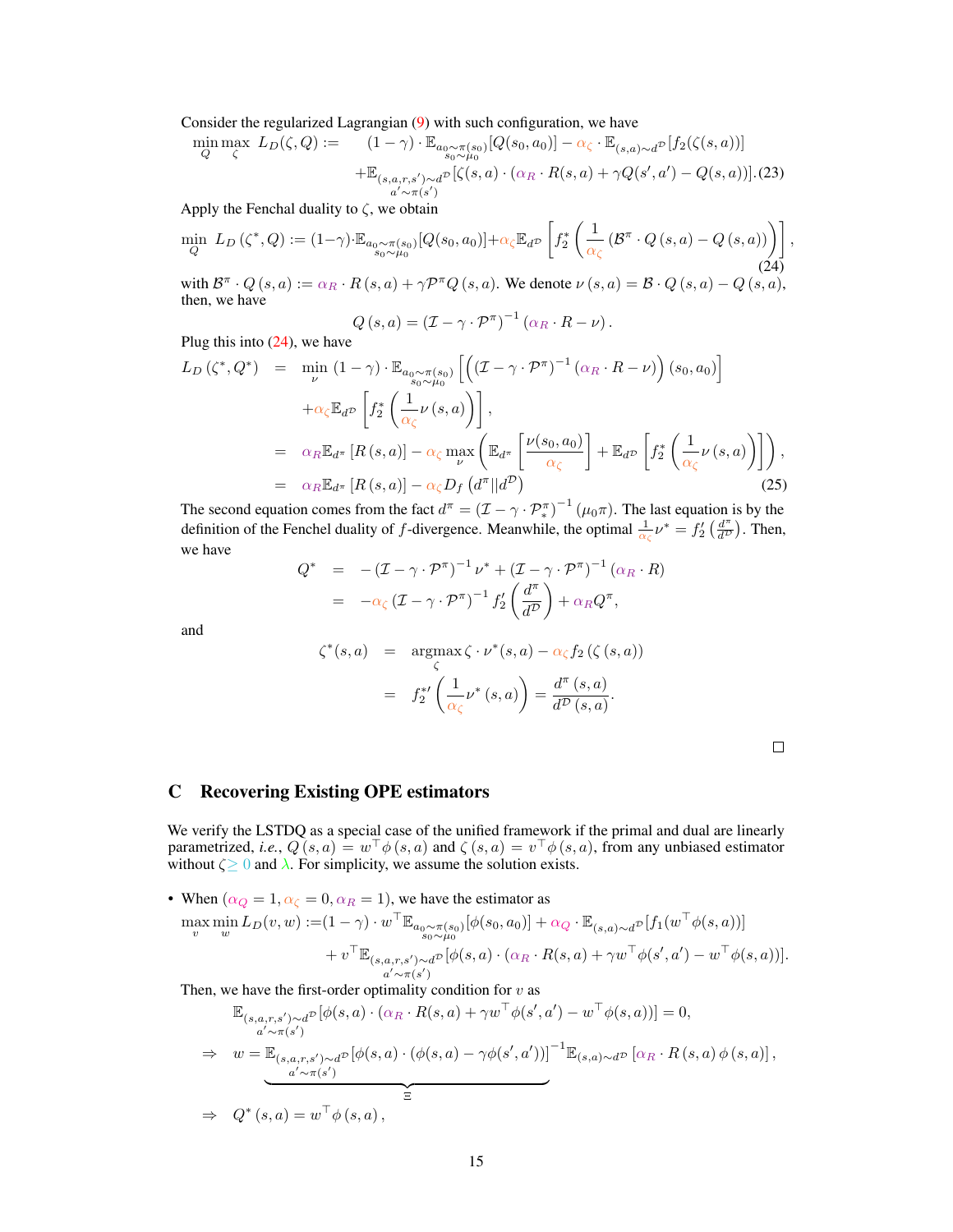which leads to

$$
\hat{\rho}_Q(\pi) = (1 - \gamma) \cdot \mathbb{E}_{\substack{a_0 \sim \pi(s_0) \\ s_0 \sim \mu_0}} [\hat{Q}(s_0, a_0)] \n= (1 - \gamma) \mathbb{E}_{\substack{a_0 \sim \pi(s_0) \\ s_0 \sim \mu_0}} [\phi(s, a)]^\top \Xi^{-1} \mathbb{E}_{(s, a) \sim d} p [R(s, a) \phi(s, a)].
$$

• When  $(\alpha_Q = 0, \alpha_{\zeta} = 1, \alpha_R = \{0/1\})$ , we have the estimator as

$$
\max_{v} \min_{w} L_D(v, w) := (1 - \gamma) \cdot w^\top \mathbb{E}_{a_0 \sim \pi(s_0)}[\phi(s_0, a_0)] - \alpha_{\zeta} \cdot \mathbb{E}_{(s, a) \sim d^D}[f_2(v^\top \phi(s, a))]
$$
  
+ 
$$
v^\top \mathbb{E}_{(s, a, r, s') \sim d^D}[\phi(s, a) \cdot (\alpha_R \cdot R(s, a) + \gamma w^\top \phi(s', a') - w^\top \phi(s, a))].
$$

Then, we have the first-order optimality condition as

$$
v^\top \mathbb{E}_{\substack{(s,a,r,s') \sim d^{\mathcal{D}} \\ a'\sim \pi(s')}} [\phi(s,a)\cdot (\gamma\phi(s',a')-\phi(s,a))] + (1-\gamma)\cdot \mathbb{E}_{\substack{a_0 \sim \pi(s_0) \\ s_0 \sim \mu_0}} [\phi(s_0,a_0)] = 0,
$$

which leads to

$$
v = (1 - \gamma) \cdot \Xi^{-1} \mathbb{E}_{a_0 \sim \pi(s_0) \atop s_0 \sim \mu_0} [\phi(s_0, a_0)].
$$

Therefore, the dual estimator is

$$
\hat{\rho}_{\zeta}(\pi) = \mathbb{E}_{(s,a,r)\sim d^{\mathcal{D}}}\left[R \cdot \phi(s,a)\right]^{\top} v
$$
  
\n
$$
= (1-\gamma) \mathbb{E}_{a_0 \sim \pi(s_0)}[\phi(s,a)]^{\top} \Xi^{-1} \mathbb{E}_{(s,a)\sim d^{\mathcal{D}}}\left[R(s,a) \phi(s,a)\right].
$$

• When  $(\alpha_Q = 1, \alpha_{\zeta} = 0, \alpha_R = 0)$ , by the conclusion for [\(17\)](#page-1-0), we have  $v^{\top} \mathbb{E}_{(s,a,r,s') \sim d^{\mathcal{D}}}$  $a' \sim \pi(s')$  $\sum_{\substack{a \neq b}} \mathbb{P}\left[\phi(s, a) \cdot (\gamma \phi(s', a') - \phi(s, a))\right] + (1 - \gamma) \cdot \mathbb{E}_{\substack{a_0 \sim \pi(s_0) \\ s_0 \sim \mu_0}}[\phi(s_0, a_0)] = 0,$ 

which leads to similar result as above case.

# D Alternative Biased Form

**Unconstrained Primal Forms** When  $\alpha_{\zeta} > 0$  and  $\alpha_{Q} = 0$ , the form of the Lagranian can be simplified to yield an optimization over only  $Q$ . Then, we may simplify,

$$
\max_{\zeta(s,a)} \zeta(s,a) \cdot (\alpha_R \cdot R(s,a) + \gamma \mathcal{P}^\pi Q(s,a) - Q(s,a)) - \alpha_\zeta \cdot f_2(\zeta(s,a))
$$
  
=  $\alpha_\zeta \cdot f_2^* \left( \frac{1}{\alpha_\zeta} (\alpha_R \cdot R(s,a) + \gamma \mathcal{P}^\pi Q(s,a) - Q(s,a)) \right).$  (26)

So, the Lagrangian may be equivalently expressed as an optimization over only Q:

$$
\min_{Q} (1 - \gamma) \cdot \mathbb{E}_{a_0 \sim \pi(s_0)}[Q(s_0, a_0)] + \alpha_Q \cdot \mathbb{E}_{(s, a) \sim d^{\mathcal{D}}}[f_1(Q(s, a))]
$$
  
+  $\alpha_{\zeta} \cdot \mathbb{E}_{(s, a) \sim d^{\mathcal{D}}}\left[f_2^* \left(\frac{1}{\alpha_{\zeta}}(\alpha_R \cdot R(s, a) + \gamma \mathcal{P}^{\pi} Q(s, a) - Q(s, a))\right)\right].$  (27)

We call this the *unconstrained primal form*, since optimization is now exclusively over primal variables. Still, given a solution  $Q^*$ , the optimal  $\zeta^*$  to the original Lagrangian may be derived as,

$$
\zeta^*(s, a) = f_2^{*'}((\alpha_R \cdot R(s, a) + \gamma \mathcal{P}^\pi Q^*(s, a) - Q^*(s, a))/\alpha_\zeta).
$$
 (28)

Although the unconstrained primal form is simpler, in practice it presents a disadvantage, due to inaccessibility of the transition operator  $\mathcal{P}^{\pi}$ . That is, in practice, one must resort to optimizing the primal form as

$$
\min_{Q} (1 - \gamma) \cdot \mathbb{E}_{\substack{a_0 \sim \pi(s_0) \\ s_0 \sim \mu_0}} [Q(s_0, a_0)] + \alpha_Q \cdot \mathbb{E}_{(s, a) \sim d^{\mathcal{D}}}[f_1(Q(s, a))]
$$
  
+  $\alpha_{\zeta} \cdot \mathbb{E}_{(s, a, r, s') \sim d^{\mathcal{D}}}[f_2^* \left( \frac{1}{\alpha_{\zeta}} (\alpha_R \cdot R(s, a) + \gamma Q(s', a') - Q(s, a)) \right)].$  (29)

This is in general a *biased* estimate of the true objective and thus leads to biased solutions, as the expectation over the next step samples are taken inside a square function (we choose  $f_2$  to be the square function). Still, in some cases (e.g., in simple and discrete environments), the bias may be desirable as a trade-off in return for a simpler optimization.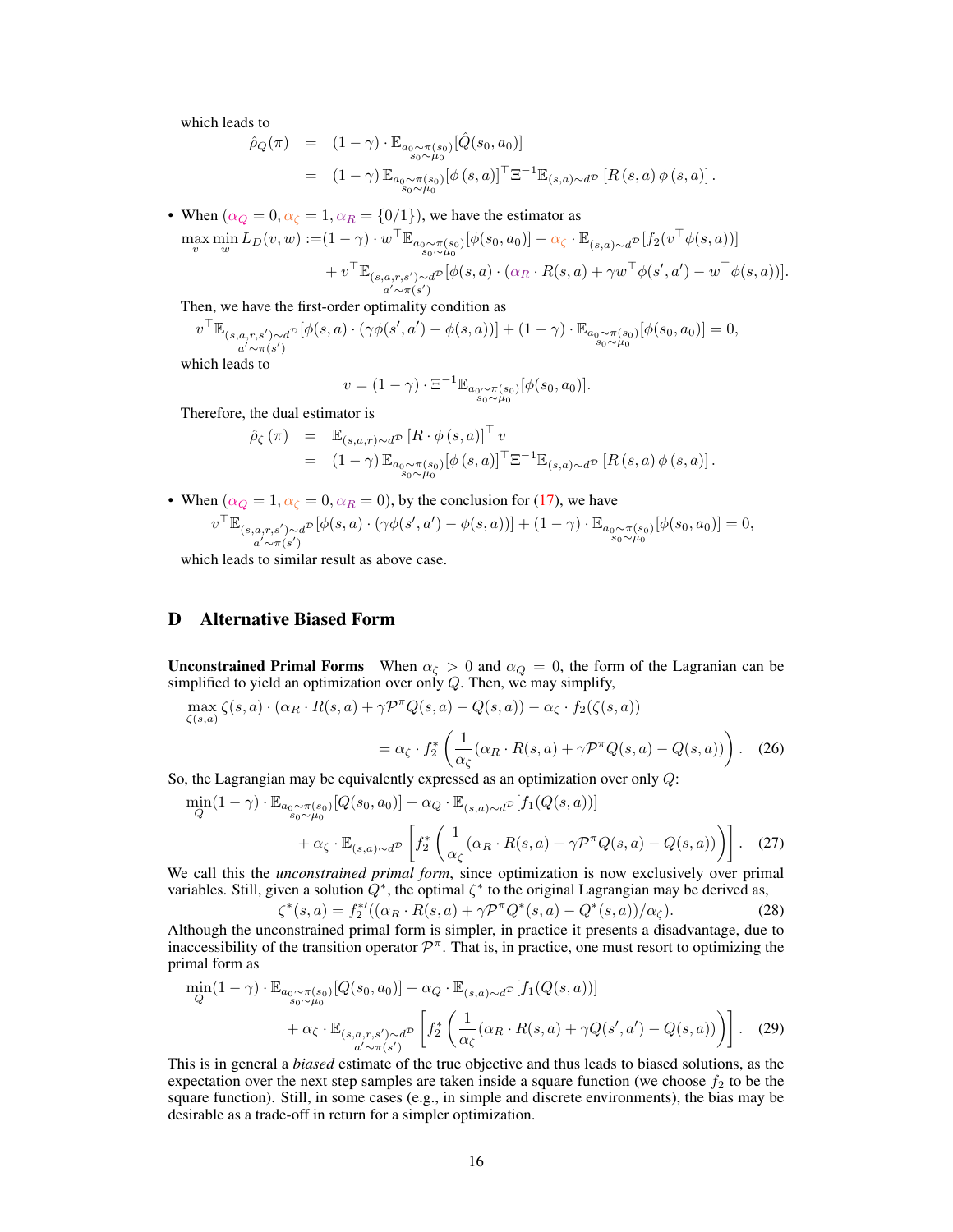Unconstrained Dual Form We have presented an unconstrained primal form. Similarly, we can derive the unconstrianed dual form by removing the primal variable with a particular primal regularization  $\alpha_Q \mathbb{E}_{d^D} [f_1(Q)]$ . Then, we can simplify

$$
\min_{Q(s',a')} \frac{1}{d^{\mathcal{D}}(s',a')} (1-\gamma) \mu_0(s') \pi(a'|s') \cdot Q(s',a') + \alpha_Q f_1(Q)
$$
\n
$$
+ \frac{1}{d^{\mathcal{D}}(s',a')} \left( \gamma \int P^{\pi}(s',a'|s,a) d^{\mathcal{D}} \cdot \zeta(s,a) dsda - d^{\mathcal{D}}(s',a') \zeta(s',a') \right) \cdot Q(s',a')
$$
\n
$$
= -\alpha_Q \cdot f_1^* \left( \frac{d^{\mathcal{D}} \cdot \zeta - (1-\gamma) \mu_0 \pi - \gamma \left( \mathcal{P}_*^{\pi} \cdot d^{\mathcal{D}} \right) \zeta}{\alpha_Q d^{\mathcal{D}}} \right),
$$
\n
$$
\text{with } Q^* = f_1^{*\prime} \left( \frac{d^{\mathcal{D}} \cdot \zeta - (1-\gamma) \mu_0 \pi - \gamma \left( \mathcal{P}_*^{\pi} \cdot d^{\mathcal{D}} \right) \zeta}{\alpha_Q d^{\mathcal{D}}} \right).
$$
\n
$$
(30)
$$

So, the regularized Lagrangian can be represented as

$$
\max_{d} \alpha_{R} \mathbb{E}_{d} \left[ \zeta \cdot R \right] \n- \alpha_{Q} \mathbb{E}_{d} \left[ f_{1}^{*} \left( \frac{d^{D} \cdot \zeta - (1 - \gamma) \mu_{0} \pi - \gamma \left( \mathcal{P}_{*}^{\pi} \cdot d^{D} \right) \zeta}{\alpha_{Q} d^{D}} \right) \right] - \alpha_{\zeta} \mathbb{E}_{d} \left[ f_{2} \left( \zeta \right) \right].
$$
\n(31)

Similarly, to approximate the intractable second term, we must use

 $\max_{d} \alpha_R \mathbb{E}_{d^{\mathcal{D}}} [\zeta \cdot R]$ 

$$
-\alpha_{Q} \mathbb{E}_{\substack{(s,a,r,s') \sim d^{\mathcal{D}} \\ a'\sim \pi(s')}} \left[ f_1^* \left( \frac{\zeta\left(s',a'\right) - (1-\gamma)\mu_0(s')\pi(a'|s') - \gamma\zeta\left(s,a\right)}{\alpha_{Q}d^{\mathcal{D}}} \right) \right] - \alpha_{\zeta} \mathbb{E}_{d^{\mathcal{D}}}\left[f_2\left(\zeta\right)\right],
$$

which will introduce bias.

# E Undiscounted MDP

When  $\gamma = 1$ , the value of a policy is defined as the average per-step reward:

$$
\rho(\pi) := \lim_{t_{\text{stop}} \to \infty} \mathbb{E}\left[\frac{1}{t_{\text{stop}}}\sum_{t=0}^{t_{\text{stop}}} R(s_t, a_t) \middle| s_0 \sim \mu_0, \forall t, a_t \sim \pi(s_t), s_{t+1} \sim T(s_t, a_t)\right].
$$
 (32)

The following theorem presents a formulation of  $\rho(\pi)$  in the undiscounted case:

**Theorem 3.** *Given a policy*  $\pi$  *and a discounting factor*  $\gamma = 1$ *, the value*  $\rho(\pi)$  *defined in* [\(32\)](#page-5-0) *can be expressed by the following* d*-LP:*

$$
\max_{d:S \times A \to \mathbb{R}} \mathbb{E}_d [R(s, a)], \quad \text{s.t.,} \quad d(s, a) = \mathcal{P}_*^{\pi} d(s, a) \text{ and } \sum_{s,a} d(s, a) = 1. \tag{33}
$$
  
The corresponding primal LP under the undiscounted case is

<span id="page-5-2"></span><span id="page-5-1"></span><span id="page-5-0"></span>
$$
\min_{Q:S\times A\to\mathbb{R}} \lambda, \quad \text{s.t.,} \quad Q(s,a) = R(s,a) + \mathcal{P}^{\pi}Q(s,a) - \lambda. \tag{34}
$$

*Proof.* With the additional constraint  $\sum_{s,a} d(s,a) = 1$  in [\(33\)](#page-5-1), the Markov chain induced by  $\pi$  is ergodic with a unique stationary distribution  $d^* = d^{\pi}$ , so the dual objective is still  $\rho(\pi)$  by definition. Unlike in the discounted case, any optimal  $Q^*$  with a constant offset would satisfy  $(34)$ , so the optimal solution to  $(34)$  is independent of Q.  $\Box$ 

# F Experiment Details

#### F.1 OPE tasks

For all tasks, We use  $\gamma = 0.99$  in all experiments except for the ablation study of normalization constraint where  $\gamma = 0.995$  and  $\gamma = 1$  are also evaluated. We collect 400 trajectories for each of the tasks, and the trajectory length for Grid, Reacher, and Cartpole are 100, 200, and 250 respectively for  $\gamma$  < 1, or 1000 for  $\gamma$  = 1. We run each experiment on 10 seeds and plot the mean and standard deviation of the results.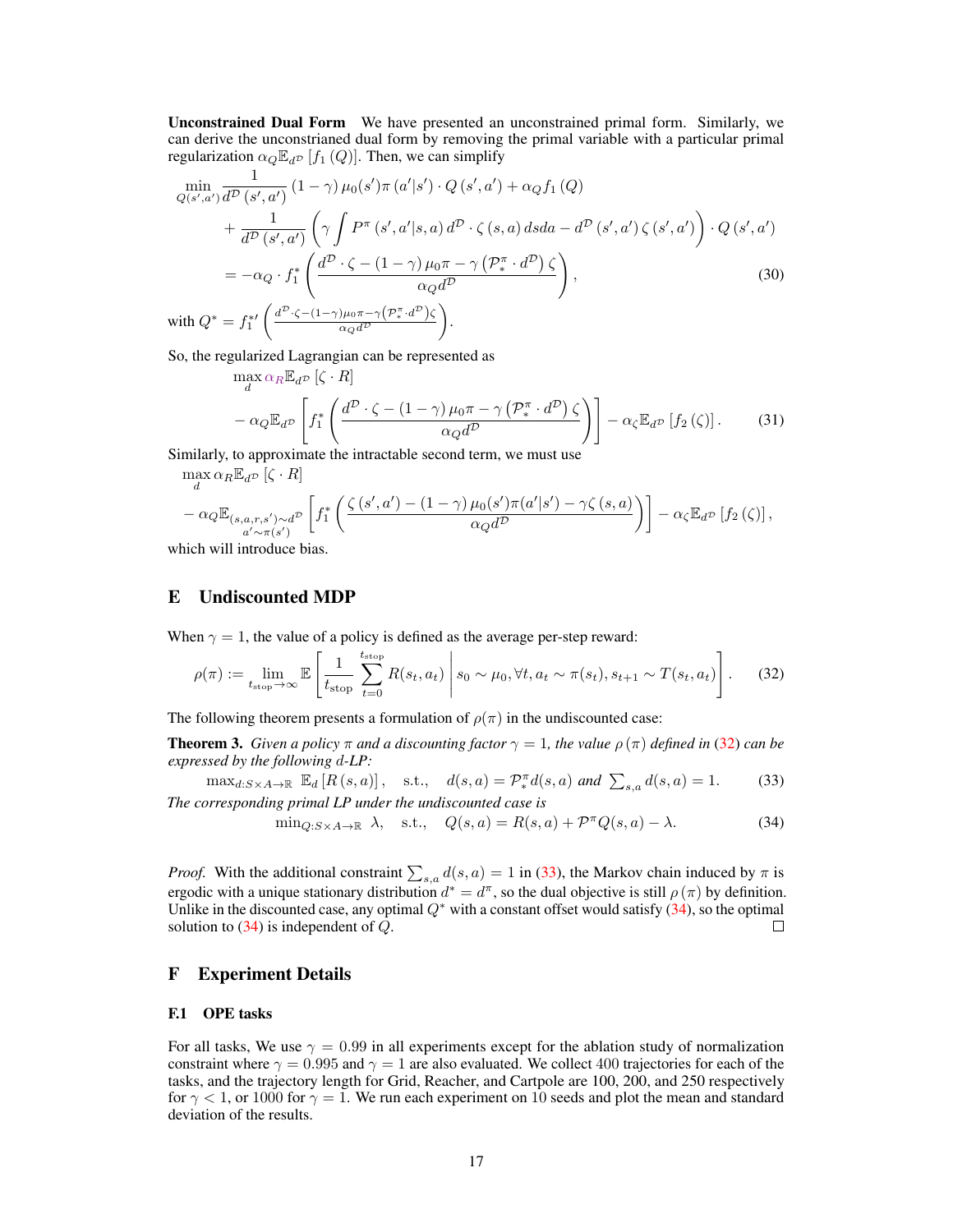**Grid.** We use a  $10 \times 10$  grid environment where an agent can move left/right/up/down. The observations are the x, y coordinates of this agent's location. The reward of each step is defined as  $\exp(-0.2|x-9| - 0.2|y-9|)$ . The target policy is taken to be the optimal policy for this task (i.e., moving all the way right then all the way down) plus 0.1 weight on uniform exploration. The behavior policies  $\pi_1$  and  $\pi_2$  are taken to be the optimal policy plus 0.7 and 0.3 weights on uniform exploration respectively.

**Reacher.** We train a deterministic policy on the Reacher task from OpenAI Gym [\[3\]](#page--1-8) until convergence, and define the target policy to be a Gaussian with the pre-trained policy as the mean and 0.1 as the standard deviation. The behavior policies  $\pi_1$  and  $\pi_2$  have the same mean as the target policy but with 0.4 and 0.2 standard deviation respectively.

Cartpole. We modify the Cartpole task from OpenAI Gym [\[3\]](#page--1-8) to infinite horizon by changing the reward to −1 if the original task returns termination and 1 otherwise. We train a deterministic policy on this task until convergence, and define the target policy to be the pre-trained policy (weight 0.7) plus uniform random exploration (weight 0.3). The behavior policies  $\pi_1$  and  $\pi_2$  are taken to be the pre-trained policy (weight 0.55 and 0.65) plus uniform random exploration (weight 0.45 and 0.35) respectively.

#### F.2 Linear Parametrization Details

To test estimation robustness to scaling and shifting of MDP rewards under linear parametrization, we first determine the estimation upper bound by parametrizing the primal variable as a linear function of the one-hot encoding of the state-action input. Similarly, to determine the lower bound, we parametrize the dual variable as a linear function of the input. These linear parametrizations are implemented using feed-forward networks with two hidden-layers of 64 neurons each and without non-linear activations. Only the output layer is trained using gradient descent; the rest layers are randomly initialized and fixed. The true estimates where both primal and dual variables are linear functions are verified to be between the lower and upper bounds.

#### F.3 Neural Network Details

For the neural network parametrization, we use feed-forward networks with two hidden-layers of 64 neurons each and ReLU as the activation function. The networks are trained using the Adam optimizer  $(\beta_1 = 0.99, \beta_2 = 0.999)$  with batch size 2048. The learning rate of each task and configuration is found via hyperparameter search, and is determined to be 0.00003 for all configurations on Grid, 0.0001 for all configurations on Reacher, and 0.0001 and 0.00003 for dual and primal regularization on Cartpole respectively.

# G Additional Results

#### G.1 Comparison to unregularized Lagrangian

We compare the best performing DICE estimator discovered in our unified framework to directly solving the Lagrangian without any regularization or redundant constraints, *i.e.*, DR-MWQL as primal, MWL as dual, and their combination  $[28]$ . Results are shown in Figure [5.](#page-7-0) We see that the BestDICE estimator outperforms the original primal, dual and Lagrangian both in terms of training stability and final estimation. This demonstrates that regularization and redundant constraints are crucial for optimization, justifying our motivation.

#### G.2 Primal Estimates with Target Networks

We use target networks with double  $Q$ -learning  $[11]$  to improve the training stability of primal variables, and notice performance improvements in primal estimates on the Reacher task in particular. However, the primal estimates are still sensitive to scaling and shifting of MDP rewards, as shown in Figure [6.](#page-7-1)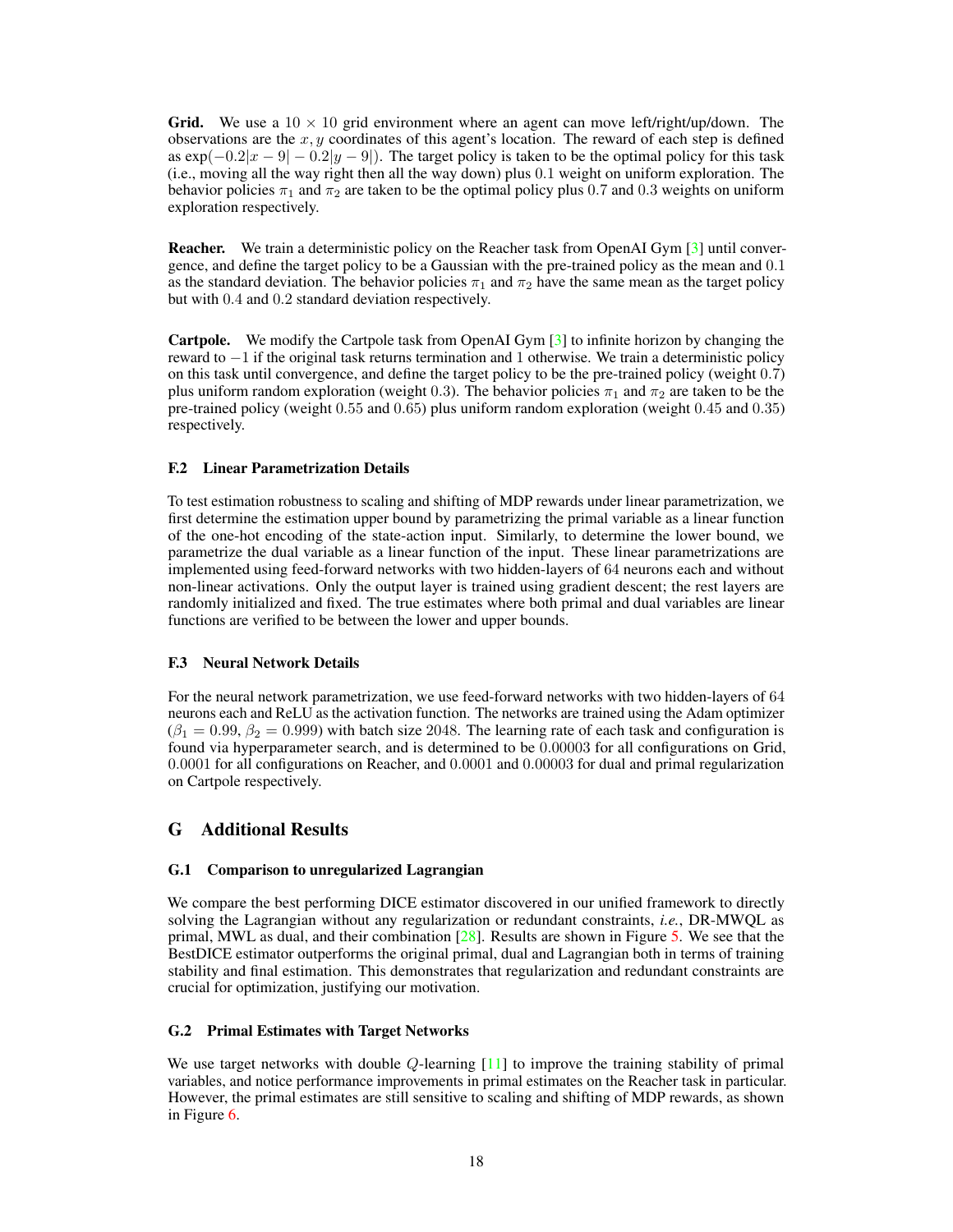<span id="page-7-0"></span>

Figure 5: Primal (orange), dual (green), and Lagrangian (gray) estimates by solving the original Lagrangian without any regularization or redundant constraints, in comparison with the best DICE estimates (blue).

<span id="page-7-1"></span>

Figure 6: Primal (red) and Lagrangian (orange) estimates under the neural network parametrization with target networks to stabilize training when rewards are transformed during training. Estimations are transformed back and plotted on the original scale. Despite the performance improvements on Reacher compared to Figure [2,](#page--1-11) the primal and Lagrangian estimates are still sensitive to the reward values.

#### G.3 Additional Regularization Comparison

In addition to the two behavior policies in the main text (i.e.,  $\pi_1$  and  $\pi_2$ ), we show the effect of regularization using data collected from a third behavior policy ( $\pi_3$ ). Similar conclusions from the main text still hold (i.e., dual regularizer is generally better; primal regularizer with reward results in biased estimates) as shown in Figure [7.](#page-7-2)

<span id="page-7-2"></span>

Figure 7: Dual estimates when  $\alpha_R = 0$  (dotted line) and  $\alpha_R = 1$  (solid line) on data collected from a third behavior policy ( $\pi_3$ ). Regularizing the dual variable (blue) is better than or similar to regularizing the primal variable (orange).

## G.4 Additional Ablation Study

We also conduct additional ablation study on data collected from a third behavior policy ( $\pi_3$ ). Results are shown in Figure [8.](#page-8-0) Again we see that the positivity constraint improves training stability as well as final estimates, and unconstrained primal form is more stable but can lead to biased estimates.